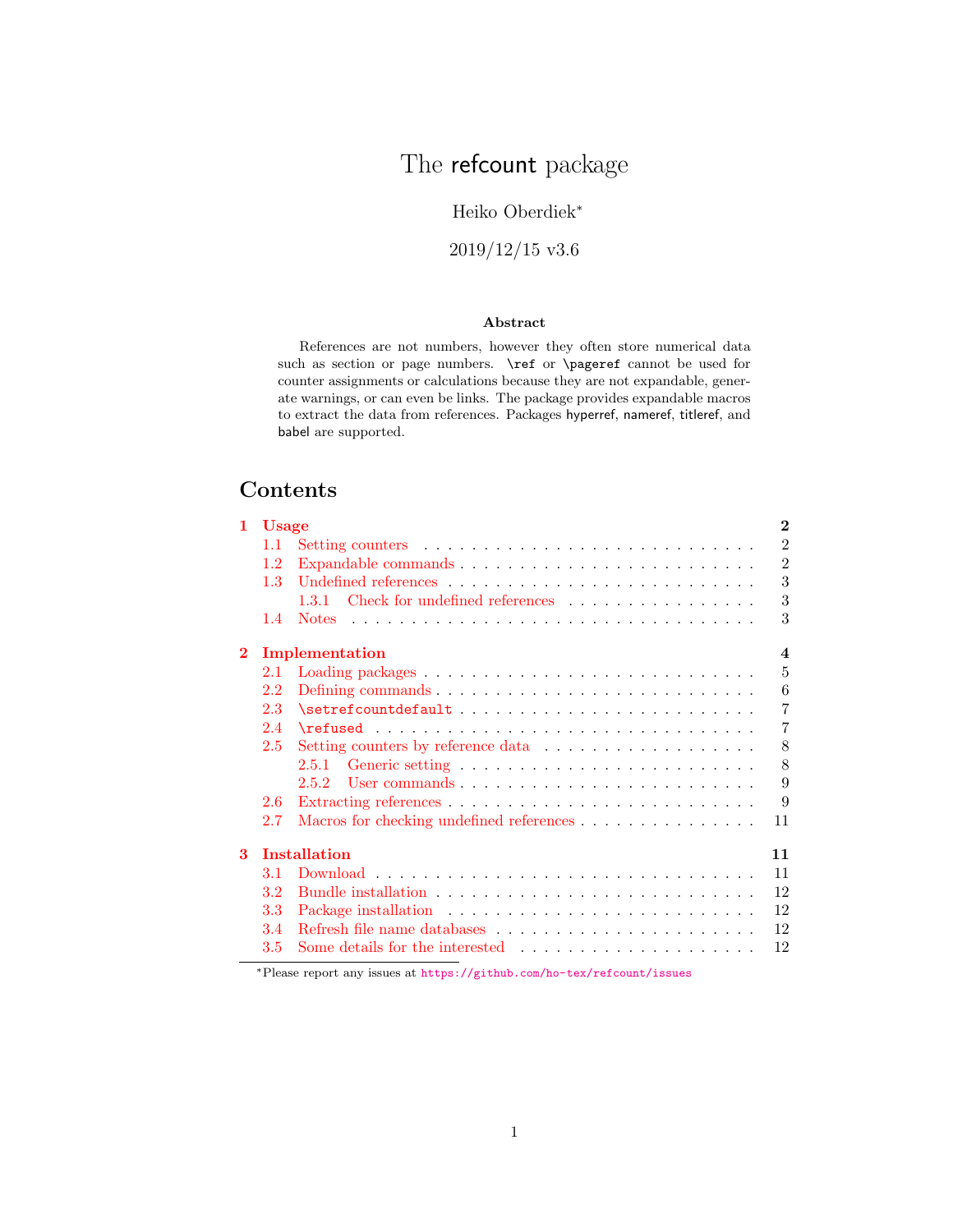| 4 History                                                                                                          | 13  |
|--------------------------------------------------------------------------------------------------------------------|-----|
| $[1998/04/08 \text{ v}1.0] \ldots \ldots \ldots \ldots \ldots \ldots \ldots \ldots \ldots \ldots \ldots 13$        |     |
| $[2000/09/07 \text{ v}2.0] \ldots \ldots \ldots \ldots \ldots \ldots \ldots \ldots \ldots \ldots \ldots \ldots 13$ |     |
| $[2006/02/20 \text{ v}3.0] \ldots \ldots \ldots \ldots \ldots \ldots \ldots \ldots \ldots \ldots \ldots \ldots 13$ |     |
|                                                                                                                    |     |
|                                                                                                                    |     |
|                                                                                                                    |     |
| $[2011/10/16 \text{ v}3.4] \ldots \ldots \ldots \ldots \ldots \ldots \ldots \ldots \ldots \ldots \ldots \ldots$    | -14 |
| $[2016/05/16 \text{ v}3.5] \ldots \ldots \ldots \ldots \ldots \ldots \ldots \ldots \ldots \ldots \ldots$           | -14 |
| $[2019/12/15 \text{ v}3.6] \ldots \ldots \ldots \ldots \ldots \ldots \ldots \ldots \ldots \ldots \ldots 14$        |     |
| 5 Index                                                                                                            | 14  |

### <span id="page-1-0"></span>1 Usage

#### <span id="page-1-1"></span>1.1 Setting counters

The following commands are similar to LATEX's \setcounter and \addtocounter, but they extract the number value from a reference:

\setcounterref, \addtocounterref \setcounterpageref, \addtocounterpageref

They take two arguments:

\...counter...ref  ${\langle \nvert A T_F X \nvert A \rangle} {\langle \nvert (reference)}$ 

An undefined references produces the usual LaTeX warning and its value is assumed to be zero. Example:

```
\newcounter{ctrA}
\newcounter{ctrB}
\refstepcounter{ctrA}\label{ref:A}
\setcounterref{ctrB}{ref:A}
\addtocounterpageref{ctrB}{ref:A}
```
#### <span id="page-1-2"></span>1.2 Expandable commands

These commands that can be used in expandible contexts (inside calculations, \edef, \csname, \write, ... ):

\getrefnumber, \getpagerefnumber

They take one argument, the reference:

\get...refnumber  $\{\langle reference \rangle\}$ 

The default for undefined references can be changed with macro \setrefcountdefault, for example this package calls:

\setrefcountdefault{0}

Since version 2.0 of this package there is a new command:

```
\getrefbykeydefault {\langle reference \rangle} {\langle \langle \text{default} \rangle}
```
This generalized version allows the extraction of further properties of a reference than the two standard ones. Thus the following properties are supported, if they are available: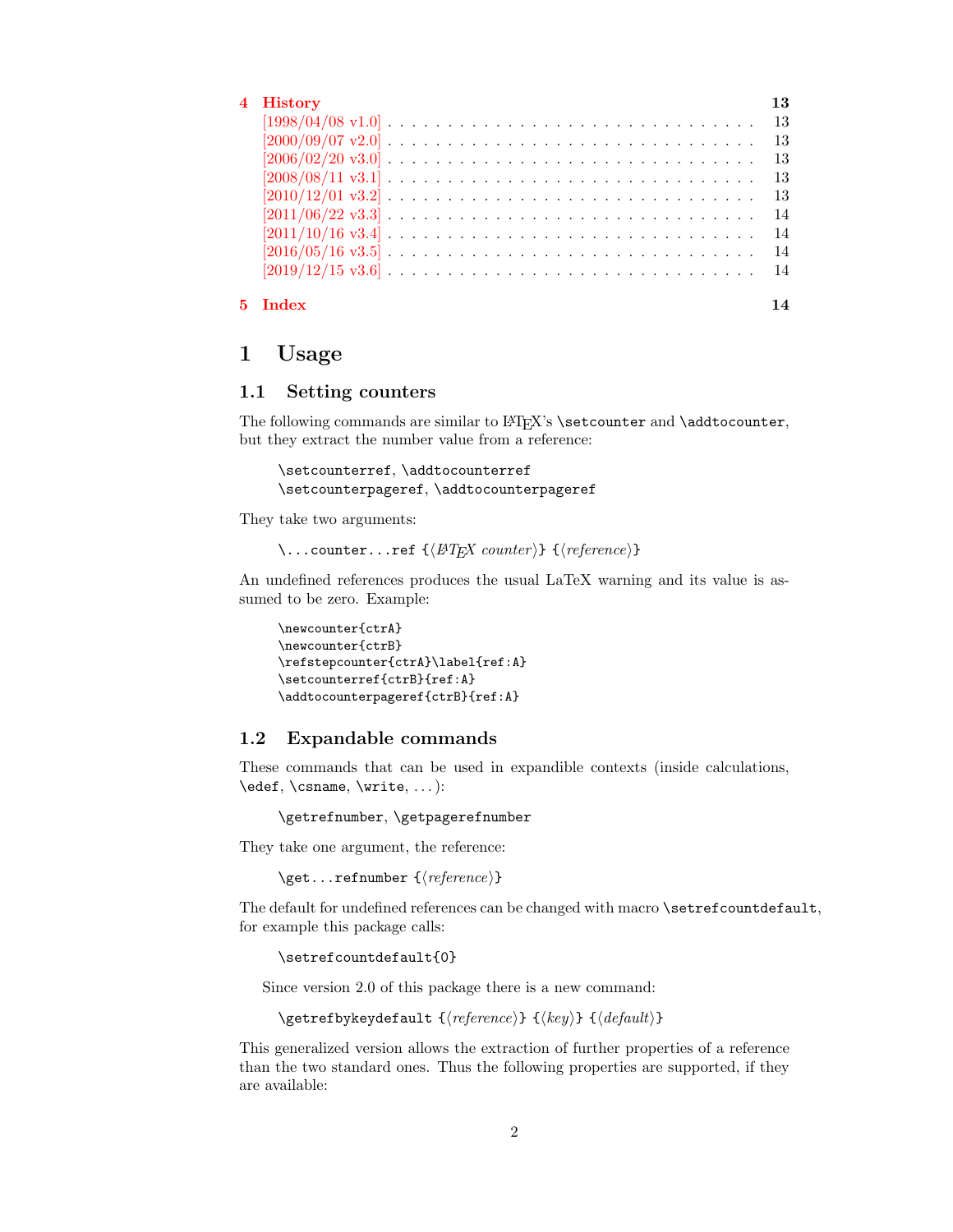| Key                              | Description                | Package                 |
|----------------------------------|----------------------------|-------------------------|
| $\langle \textit{empty} \rangle$ | same as $\ref$             | <b>IAT<sub>F</sub>X</b> |
| page                             | same as \pageref           | <b>IAT<sub>F</sub>X</b> |
| title                            | section and caption titles | titleref                |
| name                             | section and caption titles | nameref                 |
| anchor                           | anchor name                | hyperref                |
| url                              | $\text{url/file}$          | hyperref/xr             |

Since version 3.2 the expandable macros described before in this section are expandable in exact two expansion steps.

#### <span id="page-2-0"></span>1.3 Undefined references

Because warnings and assignments cannot be used in expandible contexts, undefined references do not produce a warning, their values are assumed to be zero. Example:

```
\label{ref:here}% somewhere
\refused{ref:here}% see below
\ifodd\getpagerefnumber{ref:here}%
 reference is on an odd page
\else
  reference is on an even page
\fi
```
In case of undefined references the user usually want's to be informed. Also  $\Delta E$ TEX prints a warning at the end of the LATEX run. To notify LATEX and get a normal warning, just use

```
\ref{tree}}
```
outside the expanding context. Example, see above.

#### <span id="page-2-1"></span>1.3.1 Check for undefined references

In version 3.2 macros were added, that test, whether references are defined.

```
\left\{ \left( \mathit{refname} \right) \right\} {\left\{ \left\langle \mathit{then} \right\rangle \right\} {\left\langle \mathit{else} \right\rangle}
\{If \text{RefUnderinedbabel } {\langle \text{refname} \rangle} \} {\langle \text{then} \rangle}
```
If the reference is not available and therefore undefined, then argument  $\langle then \rangle$  is executed, otherwise argument  $\langle else \rangle$  is called. Macro \IfRefUndefinedExpandable is expandable, but  $\langle \text{refname} \rangle$  must not contain babel shorthand characters. Macro \IfRefUndefinedBabel supports shorthand characters of babel, but it is not expandable.

#### <span id="page-2-2"></span>1.4 Notes

- The method of extracting the number in this package also works in cases, where the reference cannot be used directly, because a package such as hyperref has added extra stuff (hyper link), so that the reference cannot be used as number any more.
- If the reference does not contain a number, assignments to a counter will fail of course.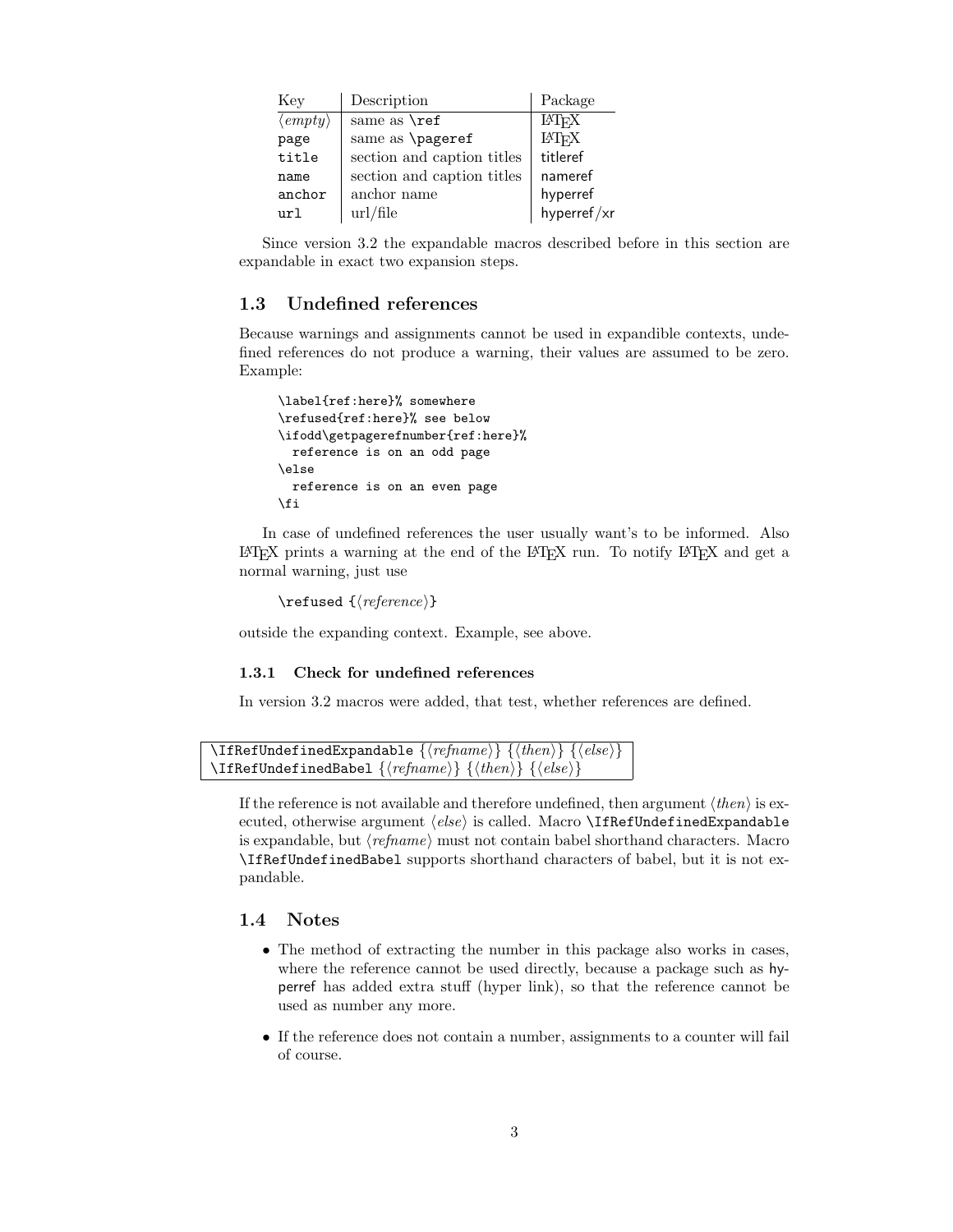### <span id="page-3-0"></span>2 Implementation

```
1 \langle *package\rangleReload check, especially if the package is not used with LAT<sub>EX</sub>.
 2 \begingroup\catcode61\catcode48\catcode32=10\relax%
 3 \catcode13=5 \% ^^M
 4 \endlinechar=13 %
 5 \catcode35=6 % #
 6 \catcode39=12 % '
 7 \catcode44=12 % ,
 8 \catcode45=12 % -
 9 \catcode46=12 % .
10 \catcode58=12 % :
11 \catcode64=11 % @
12 \catcode123=1 % {
13 \catcode125=2 % }
14 \expandafter\let\expandafter\x\csname ver@refcount.sty\endcsname
15 \ifx\x\relax % plain-TeX, first loading
16 \else
17 \def\empty{}%
18 \ifx\x\empty % LaTeX, first loading,
19 % variable is initialized, but \ProvidesPackage not yet seen
20 \else
21 \expandafter\ifx\csname PackageInfo\endcsname\relax
22 \det\{x\#1\#2\}23 \immediate\write-1{Package #1 Info: #2.}%
24 }%
25 \else
26 \def\x#1#2{\PackageInfo{#1}{#2, stopped}}%
27 \fi
28 \x{refcount}{The package is already loaded}%
29 \aftergroup\endinput
30 \fi
31 \fi
32 \endgroup%
Package identification:
33 \begingroup\catcode61\catcode48\catcode32=10\relax%
34 \catcode13=5 % ^^M
35 \endlinechar=13 %
36 \catcode35=6 % #
37 \catcode39=12 % '
38 \catcode40=12 % (
39 \catcode41=12 % )
40 \catcode44=12 \%,
41 \catcode45=12 % -
42 \catcode46=12 % .
43 \catcode47=12 % /
```
- <span id="page-3-42"></span><span id="page-3-39"></span><span id="page-3-37"></span><span id="page-3-35"></span><span id="page-3-23"></span><span id="page-3-22"></span><span id="page-3-21"></span><span id="page-3-20"></span><span id="page-3-19"></span><span id="page-3-18"></span><span id="page-3-17"></span><span id="page-3-16"></span><span id="page-3-15"></span><span id="page-3-14"></span><span id="page-3-13"></span><span id="page-3-1"></span>\catcode58=12 % :
- <span id="page-3-24"></span>\catcode64=11 % @
- <span id="page-3-25"></span>\catcode91=12 % [
- <span id="page-3-26"></span>\catcode93=12 % ]
- <span id="page-3-27"></span>\catcode123=1 % {
- <span id="page-3-28"></span>\catcode125=2 % }
- <span id="page-3-31"></span>\expandafter\ifx\csname ProvidesPackage\endcsname\relax
- <span id="page-3-43"></span>51 \def\x#1#2#3[#4]{\endgroup

```
52 \immediate\write-1{Package: #3 #4}%
```

```
53 \xdef#1{#4}%
```

```
54 }%
```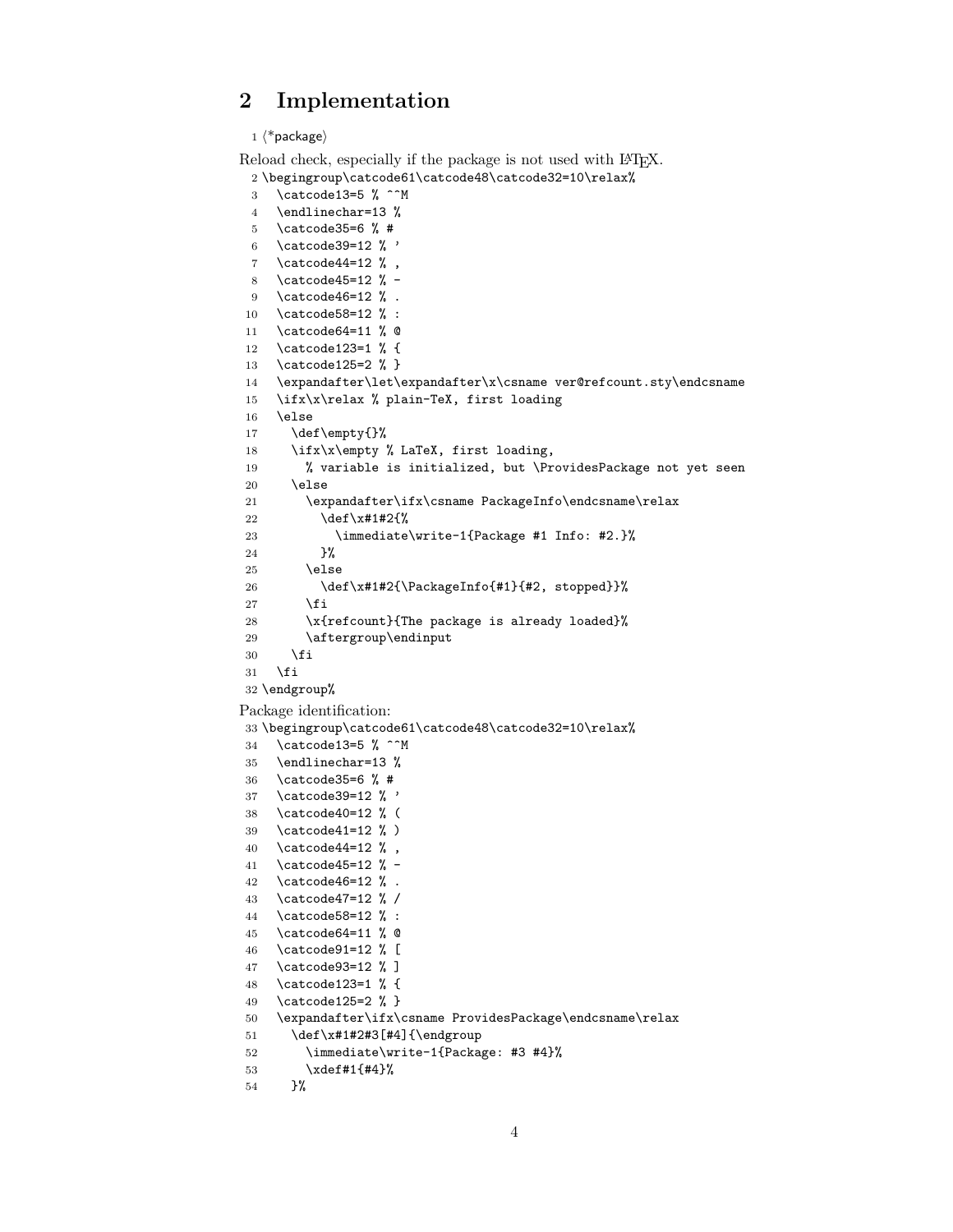```
55 \else
56 \def\x#1#2[#3]{\endgroup
57 #2[{#3}]%
58 \ifx#1\@undefined
59 \xdef#1{#3}%
60 \overline{\text{f}i}61 \ifx#1\relax
62 \xdef#1{#3}%
63 \setminusfi
64 }%
65 \setminusfi
66 \expandafter\x\csname ver@refcount.sty\endcsname
67 \ProvidesPackage{refcount}%
68 [2019/12/15 v3.6 Data extraction from label references (HO)]%
69 \begingroup\catcode61\catcode48\catcode32=10\relax%
70 \catcode13=5 % ^^M
71 \endlinechar=13 %
72 \catcode123=1 % {
73 \catcode125=2 % }
74 \catcode64=11 % @
75 \def\x{\endgroup
76 \expandafter\edef\csname rc@AtEnd\endcsname{%
77 \endlinechar=\the\endlinechar\relax
78 \catcode13=\the\catcode13\relax
79 \catcode32=\the\catcode32\relax
80 \catcode35=\the\catcode35\relax
81 \catcode61=\the\catcode61\relax
82 \catcode64=\the\catcode64\relax
83 \catcode123=\the\catcode123\relax
84 \catcode125=\the\catcode125\relax
85 }%
86 }%
87 \x\catcode61\catcode48\catcode32=10\relax%
88 \catcode13=5 % ^^M
89 \endlinechar=13 %
90 \catcode35=6 % #
91 \catcode64=11 % @
92 \catcode123=1 % {
93 \catcode125=2 % }
94 \def\TMP@EnsureCode#1#2{%
95 \edef\rc@AtEnd{%
96 \rc@AtEnd
97 \catcode#1=\the\catcode#1\relax
98 }%
99 \catcode#1=#2\relax
100 }
101 \TMP@EnsureCode{33}{12}% !
102 \TMP@EnsureCode{39}{12}% '
103 \TMP@EnsureCode{42}{12}% *
104 \TMP@EnsureCode{45}{12}% -
105 \TMP@EnsureCode{46}{12}% .
106 \TMP@EnsureCode{47}{12}% /
107 \TMP@EnsureCode{91}{12}% [
108 \TMP@EnsureCode{93}{12}% ]
109 \TMP@EnsureCode{96}{12}% '
110 \edef\rc@AtEnd{\rc@AtEnd\noexpand\endinput}
```
<span id="page-4-41"></span><span id="page-4-40"></span><span id="page-4-39"></span><span id="page-4-38"></span><span id="page-4-37"></span><span id="page-4-36"></span><span id="page-4-35"></span><span id="page-4-34"></span><span id="page-4-33"></span><span id="page-4-32"></span><span id="page-4-31"></span><span id="page-4-30"></span><span id="page-4-27"></span><span id="page-4-24"></span><span id="page-4-21"></span><span id="page-4-20"></span><span id="page-4-19"></span><span id="page-4-18"></span><span id="page-4-17"></span><span id="page-4-16"></span><span id="page-4-15"></span><span id="page-4-14"></span><span id="page-4-13"></span><span id="page-4-0"></span>2.1 Loading packages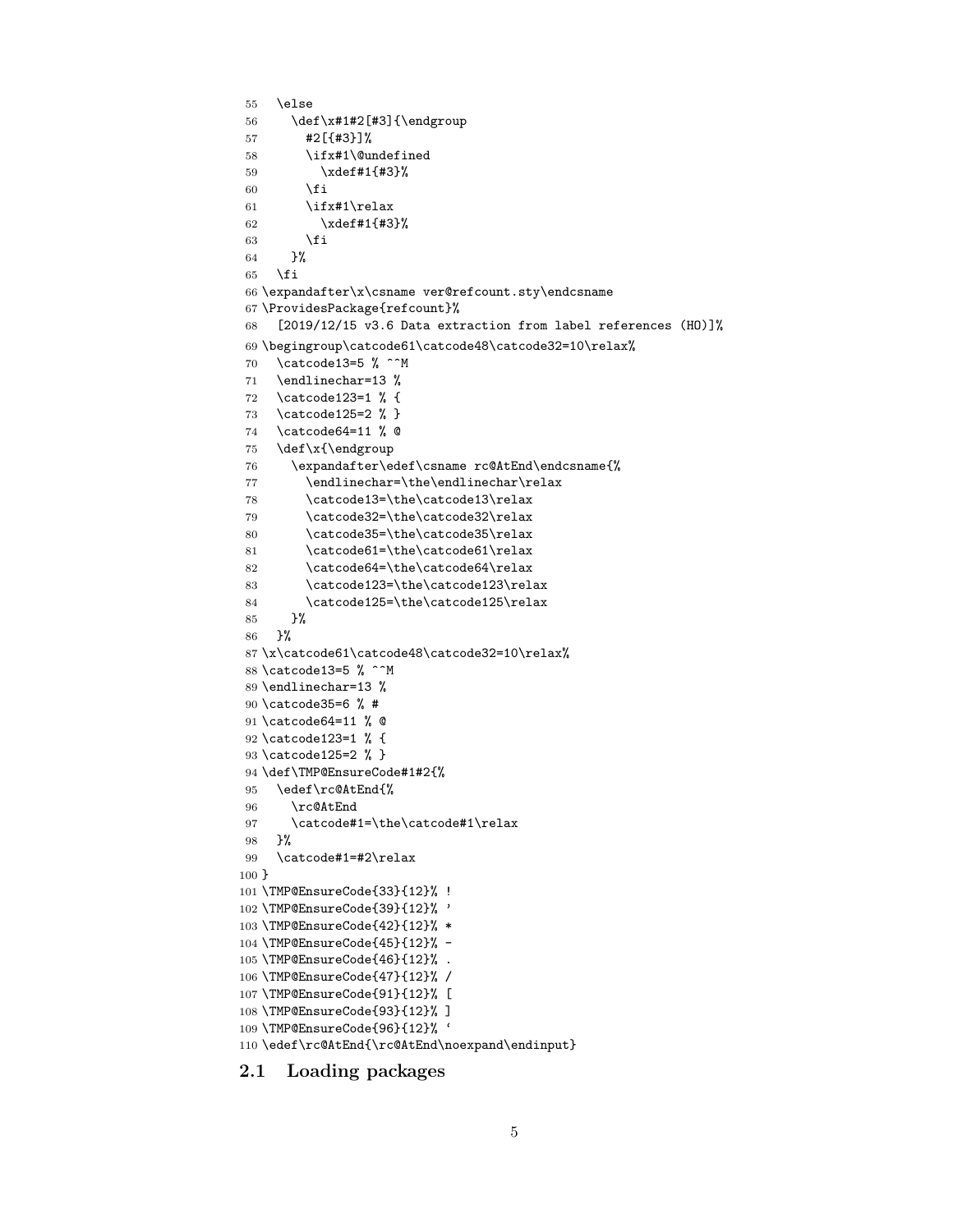<span id="page-5-10"></span><span id="page-5-9"></span><span id="page-5-4"></span> \begingroup\expandafter\expandafter\expandafter\endgroup \expandafter\ifx\csname RequirePackage\endcsname\relax \input ltxcmds.sty\relax \input infwarerr.sty\relax \else \RequirePackage{ltxcmds}[2011/11/09]% \RequirePackage{infwarerr}[2010/04/08]%  $\mathbf{\hat{1}}$ 

### <span id="page-5-26"></span><span id="page-5-25"></span><span id="page-5-14"></span><span id="page-5-12"></span><span id="page-5-11"></span><span id="page-5-8"></span><span id="page-5-7"></span><span id="page-5-1"></span><span id="page-5-0"></span>2.2 Defining commands

```
\rc@IfDefinable
```
<span id="page-5-24"></span><span id="page-5-23"></span><span id="page-5-22"></span><span id="page-5-21"></span><span id="page-5-20"></span><span id="page-5-19"></span><span id="page-5-17"></span><span id="page-5-16"></span><span id="page-5-15"></span><span id="page-5-13"></span><span id="page-5-6"></span><span id="page-5-5"></span><span id="page-5-3"></span><span id="page-5-2"></span>

|                   | 119 \ltx@IfUndefined{@ifdefinable}{%                       |
|-------------------|------------------------------------------------------------|
|                   | \def\rc@IfDefinable#1{%<br>120                             |
|                   | \ifx#1\ltx@undefined<br>121                                |
|                   | \expandafter\ltx@firstofone<br>122                         |
|                   | \else<br>123                                               |
|                   | \ifx#1\relax<br>124                                        |
|                   | \expandafter\expandafter\expandafter\ltx@firstofone<br>125 |
|                   | \else<br>126                                               |
|                   | \@PackageError{refcount}{%<br>127                          |
|                   | Command \string#1 is already defined.\MessageBreak<br>128  |
|                   | It will not redefined by this package%<br>129              |
|                   | }\@ehc<br>130                                              |
|                   | \expandafter\expandafter\expandafter\ltx@gobble<br>131     |
|                   | \fi<br>132                                                 |
|                   | \fi<br>133                                                 |
|                   | }%<br>134                                                  |
|                   | $135 \; \text{H}$                                          |
|                   | \let\rc@IfDefinable\@ifdefinable<br>136                    |
|                   | $137 \}$                                                   |
|                   |                                                            |
| \rc@RobustDef0ne  |                                                            |
| \rc@RobustDefZero | 138 \ltx@IfUndefined{protected}{%                          |
|                   | \ltx@IfUndefined{DeclareRobustCommand}{%<br>139            |
|                   | \def\rc@RobustDef0ne#1#2#3#4{%<br>140                      |
|                   | \rc@IfDefinable#3{%<br>141                                 |
|                   | $\sharp$ 1\def#3##1{#4}%<br>142                            |
|                   | }‰<br>143                                                  |
|                   | }%<br>144                                                  |
|                   | \def\rc@RobustDefZero#1#2{%<br>145                         |
|                   | \rc@IfDefinable#1{%<br>146                                 |
|                   | \def#1{#2}%<br>147                                         |
|                   | }‰<br>148                                                  |
|                   | }%<br>149                                                  |
|                   | ን የአ<br>150                                                |
|                   | \def\rc@RobustDef0ne#1#2#3#4{%<br>151                      |
|                   | \rc@IfDefinable#3{%<br>152                                 |
|                   | \DeclareRobustCommand#2#3[1]{#4}%<br>153                   |
|                   | ን%<br>154                                                  |
|                   | ን%<br>155                                                  |
|                   | \def\rc@RobustDefZero#1#2{%<br>156                         |
|                   | \rc@IfDefinable#1{%<br>157                                 |
|                   | \DeclareRobustCommand#1{#2}%<br>158                        |
|                   | }‰<br>159                                                  |
|                   | }%<br>160                                                  |
|                   | }%<br>161                                                  |
|                   | $162 \;$ H%                                                |
|                   | \def\rc@RobustDef0ne#1#2#3#4{%<br>163                      |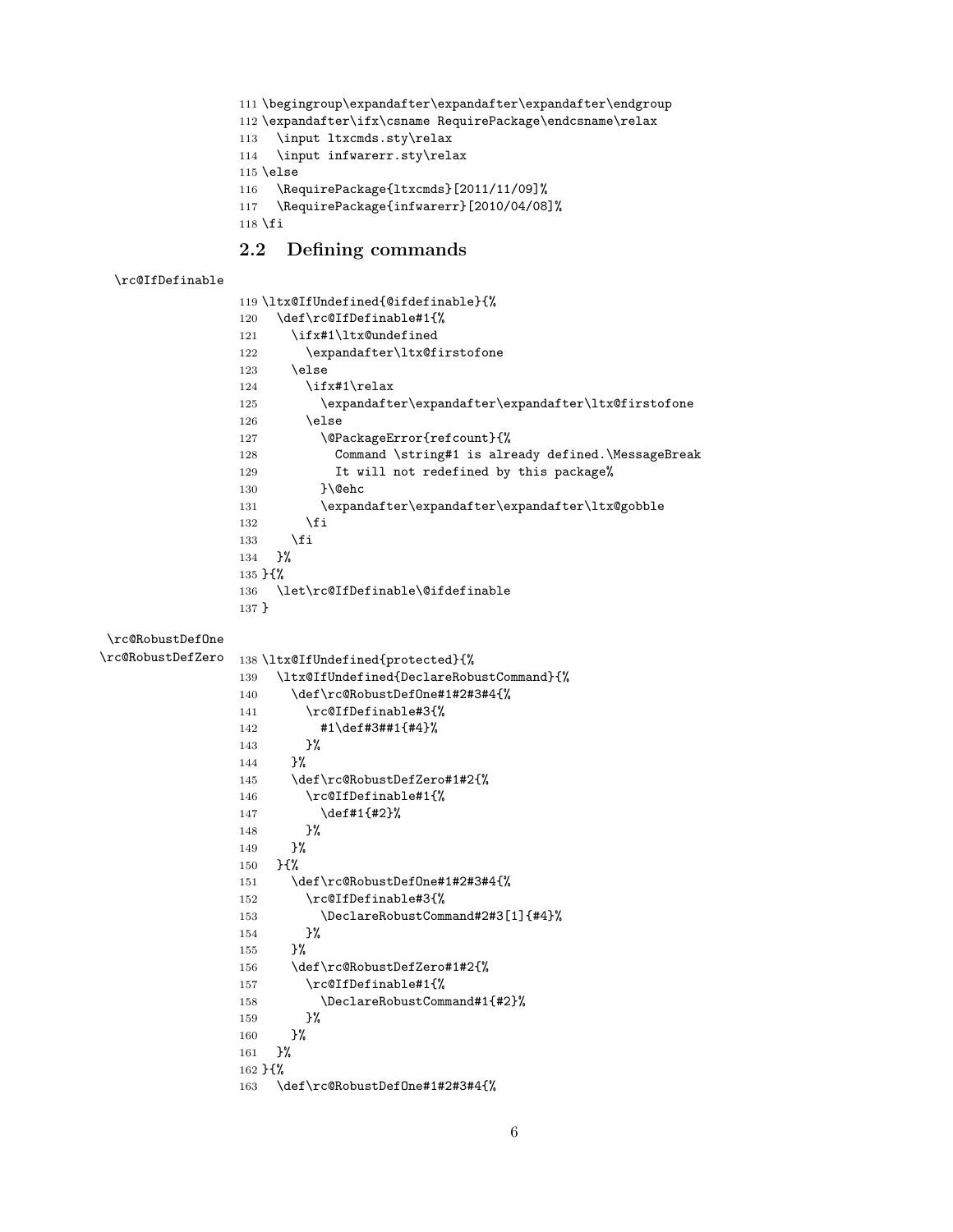<span id="page-6-15"></span><span id="page-6-14"></span><span id="page-6-12"></span><span id="page-6-11"></span> \rc@IfDefinable#3{% 165 \protected#1\def#3##1{#4}% }% }% \def\rc@RobustDefZero#1#2{% \rc@IfDefinable#1{% 170  $\protect\$  \protected\def#1{#2}%<br>171 }% }% }

#### <span id="page-6-18"></span>\rc@newcommand

<span id="page-6-16"></span><span id="page-6-6"></span><span id="page-6-5"></span>

|                      | 174 \ltx@IfUndefined{newcommand}{%    |  |
|----------------------|---------------------------------------|--|
| 175                  | \def\rc@newcommand*#1[#2]#3{% hash-ok |  |
| 176                  | \rc@IfDefinable#1{%                   |  |
| 177                  | \ifcase#2 %                           |  |
| 178                  | \def#1{#3}%                           |  |
| 179                  | \or                                   |  |
| 180                  | \def#1##1{#3}%                        |  |
| 181                  | \or                                   |  |
| 182                  | \def#1##1##2{#3}%                     |  |
| 183                  | \else                                 |  |
| 184                  | \rc@InternalError                     |  |
| 185                  | \fi                                   |  |
| 186                  | ን%                                    |  |
| 187                  | ጉ%                                    |  |
| $188$ H <sub>%</sub> |                                       |  |
| 189                  | \let\rc@newcommand\newcommand         |  |
| $190 \;$             |                                       |  |
|                      |                                       |  |

### <span id="page-6-17"></span><span id="page-6-10"></span><span id="page-6-0"></span>2.3 \setrefcountdefault

#### <span id="page-6-24"></span>\setrefcountdefault

<span id="page-6-19"></span><span id="page-6-13"></span>

|         | 191 \rc@RobustDefOne\long{}\setrefcountdefault{% |
|---------|--------------------------------------------------|
|         | $192$ \def\rc@default{#1}%                       |
| $193$ } |                                                  |
|         |                                                  |

<span id="page-6-25"></span>\setrefcountdefault{0}

### <span id="page-6-1"></span>2.4 \refused

#### <span id="page-6-23"></span>\refused

<span id="page-6-22"></span><span id="page-6-21"></span><span id="page-6-20"></span><span id="page-6-9"></span><span id="page-6-8"></span><span id="page-6-7"></span><span id="page-6-4"></span><span id="page-6-3"></span><span id="page-6-2"></span>

| 195 \ltx@IfUndefined{G@refundefinedtrue}{% |
|--------------------------------------------|
| \rc@RobustDefOne{}{*}\refused{%<br>196     |
| \begingroup<br>197                         |
| \csname @safe@activestrue\endcsname<br>198 |
| \ltx@IfUndefined{r@#1}{%<br>199            |
| \protect\G@refundefinedtrue<br>200         |
| \rc@WarningUndefined{#1}%<br>201           |
| ን የአ<br>202                                |
| \endgroup<br>203                           |
| ጉ%<br>204                                  |
| $205 \; \text{H}$ %                        |
| \rc@RobustDefOne{}{*}\refused{%<br>206     |
| \begingroup<br>207                         |
| \csname @safe@activestrue\endcsname<br>208 |
| \ltx@IfUndefined{r@#1}{%<br>209            |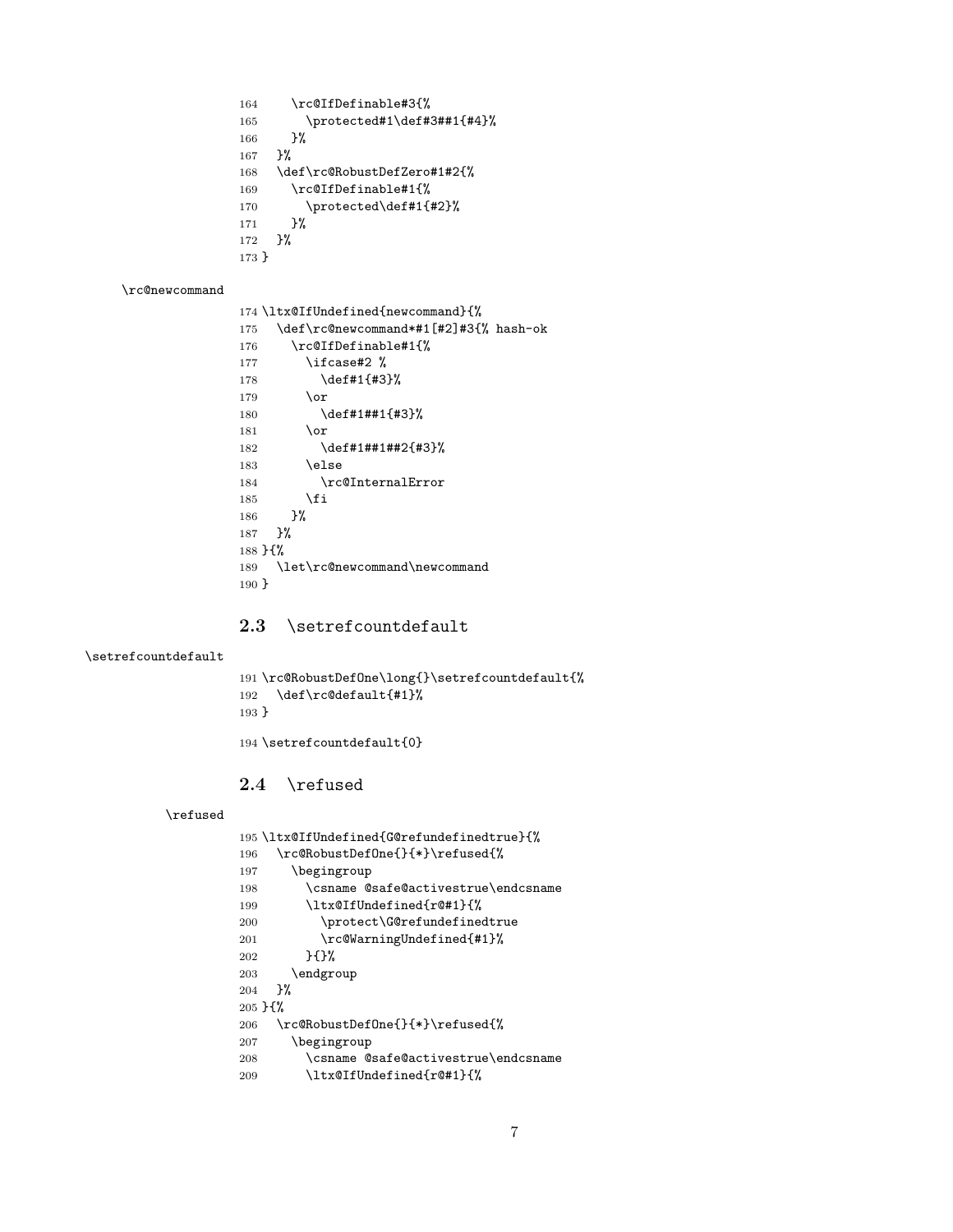<span id="page-7-16"></span><span id="page-7-7"></span><span id="page-7-6"></span> \csname protect\expandafter\endcsname \csname G@refundefinedtrue\endcsname \rc@WarningUndefined{#1}% }{}% \endgroup }% }

<span id="page-7-17"></span>\rc@WarningUndefined

```
217 \ltx@IfUndefined{@latex@warning}{%
218 \def\rc@WarningUndefined#1{%
219 \ltx@ifundefined{thepage}{%
220 \def\thepage{\number\count0 }%
221 }{}%
222 \@PackageWarning{refcount}{%
223 Reference '#1' on page \thepage\space undefined%
224 }%
225 }%
226 }{%
227 \def\rc@WarningUndefined#1{%
228 \@latex@warning{%
229 Reference '#1' on page \thepage\space undefined%
230 }%
231 }%
232 }
```
#### <span id="page-7-20"></span><span id="page-7-3"></span><span id="page-7-0"></span>2.5 Setting counters by reference data

#### <span id="page-7-1"></span>2.5.1 Generic setting

<span id="page-7-15"></span>\rc@set Generic command for \{set,addto}counter{page, }ref:

```
#1: \setcounter, \addtocounter
              #2: \ltx@car (for \ref), \ltx@cartwo (for \pageref)
              #3: LATEX counter
              #4: reference
         233 \def\rc@set#1#2#3#4{%
         234 \begingroup
         235 \csname @safe@activestrue\endcsname
         236 \refused{#4}%
         237 \expandafter\rc@@set\csname r@#4\endcsname{#1}{#2}{#3}%
         238 \endgroup
         239 }
\rc@@set #1: \r@<...>
              #2: \setcounter, \addtocounter
              #3: \ltx@car (for \ref), \ltx@carsecond (for \pageref)
              #4: LATEX counter
         240 \def\rc@@set#1#2#3#4{%
         241 \ifx#1\relax
         242 #2{#4}{\rc@default}%
         243 \else
         244 #2{#4}{%
         245 \expandafter#3#1\rc@default\rc@default\@nil
         246 }%
         247 \overline{1}248 }
```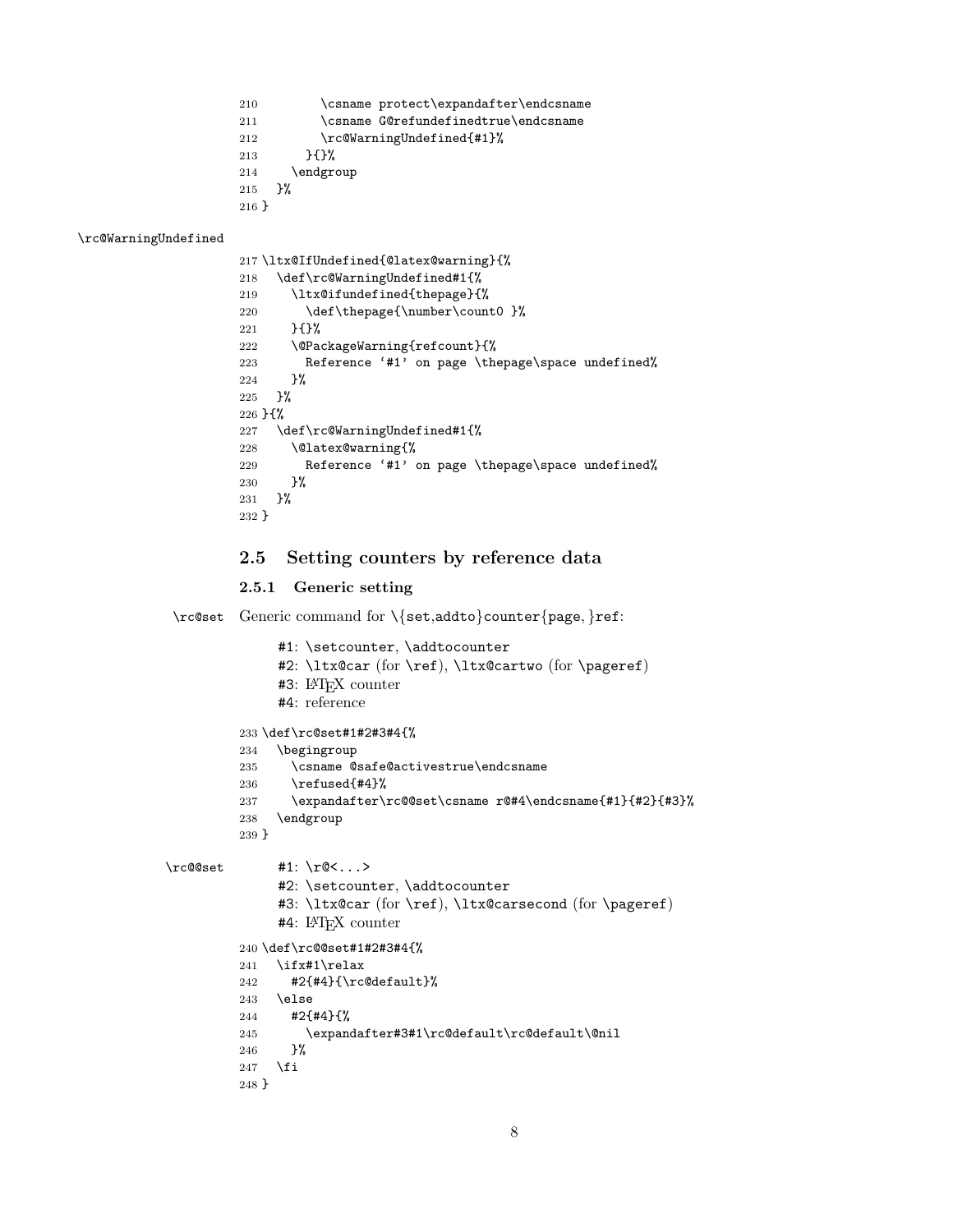#### <span id="page-8-28"></span><span id="page-8-27"></span><span id="page-8-13"></span><span id="page-8-4"></span><span id="page-8-0"></span>2.5.2 User commands

<span id="page-8-35"></span><span id="page-8-34"></span><span id="page-8-7"></span>

| \setcounterref       |                                                                                                 |
|----------------------|-------------------------------------------------------------------------------------------------|
|                      | 249 \rc@RobustDefZero\setcounterref{%<br>\rc@set\setcounter\ltx@car<br>250<br>$251$ }           |
| \addtocounterref     |                                                                                                 |
|                      | 252 \rc@RobustDefZero\addtocounterref{%<br>\rc@set\addtocounter\ltx@car<br>253<br>$254$ }       |
| \setcounterpageref   |                                                                                                 |
|                      | 255 \rc@RobustDefZero\setcounterpageref{%<br>\rc@set\setcounter\ltx@carsecond<br>256<br>$257$ } |
| \addtocounterpageref |                                                                                                 |

<span id="page-8-30"></span><span id="page-8-29"></span><span id="page-8-14"></span><span id="page-8-5"></span> \rc@RobustDefZero\addtocounterpageref{% \rc@set\addtocounter\ltx@carsecond }

### <span id="page-8-1"></span>2.6 Extracting references

#### <span id="page-8-12"></span><span id="page-8-6"></span>\getrefnumber

<span id="page-8-31"></span><span id="page-8-24"></span><span id="page-8-22"></span><span id="page-8-19"></span><span id="page-8-17"></span><span id="page-8-15"></span>

|         | 261 \rc@newcommand*{\getrefnumber}[1]{%          |
|---------|--------------------------------------------------|
| 262     | \romannumeral                                    |
| 263     | \ltx@ifundefined{r@#1}{%                         |
| 264     | \expandafter\ltx@zero                            |
| 265     | $\verb \rcdefault $                              |
| 266     | $H^{\prime\prime}$                               |
| 267     | \expandafter\expandafter\expandafter\rc@extract@ |
| 268     | \expandafter\expandafter\expandafter!%           |
| 269     | \csname r@#1\expandafter\endcsname               |
| 270     | \expandafter{\rc@default}\@nil                   |
| 271     | ን%                                               |
| $272$ } |                                                  |

#### <span id="page-8-10"></span>\getpagerefnumber

<span id="page-8-32"></span><span id="page-8-25"></span><span id="page-8-23"></span><span id="page-8-20"></span><span id="page-8-18"></span><span id="page-8-16"></span><span id="page-8-9"></span><span id="page-8-8"></span><span id="page-8-2"></span>

|         | 273 \rc@newcommand*{\getpagerefnumber}[1]{%                |
|---------|------------------------------------------------------------|
| 274     | \romannumeral                                              |
| 275     | \ltx@ifundefined{r@#1}{%                                   |
| 276     | \expandafter\ltx@zero                                      |
| 277     | \rc@default                                                |
| 278     | $H^{\prime\prime}$                                         |
| 279     | \expandafter\expandafter\expandafter\rc@extract@page       |
| 280     | \expandafter\expandafter\expandafter!%                     |
| 281     | \csname r@#1\expandafter\expandafter\expandafter\endcsname |
| 282     | \expandafter\expandafter\expandafter{%                     |
| 283     | \expandafter\rc@default                                    |
| 284     | \expandafter}\expandafter{\rc@default}\@nil                |
| 285     | ጉ%                                                         |
| $286$ } |                                                            |

<span id="page-8-11"></span> $\verb|\getrefbykeydefault|$ 

<span id="page-8-26"></span><span id="page-8-21"></span><span id="page-8-3"></span>287 \rc@newcommand\*{\getrefbykeydefault}[2]{%

<span id="page-8-33"></span>\romannumeral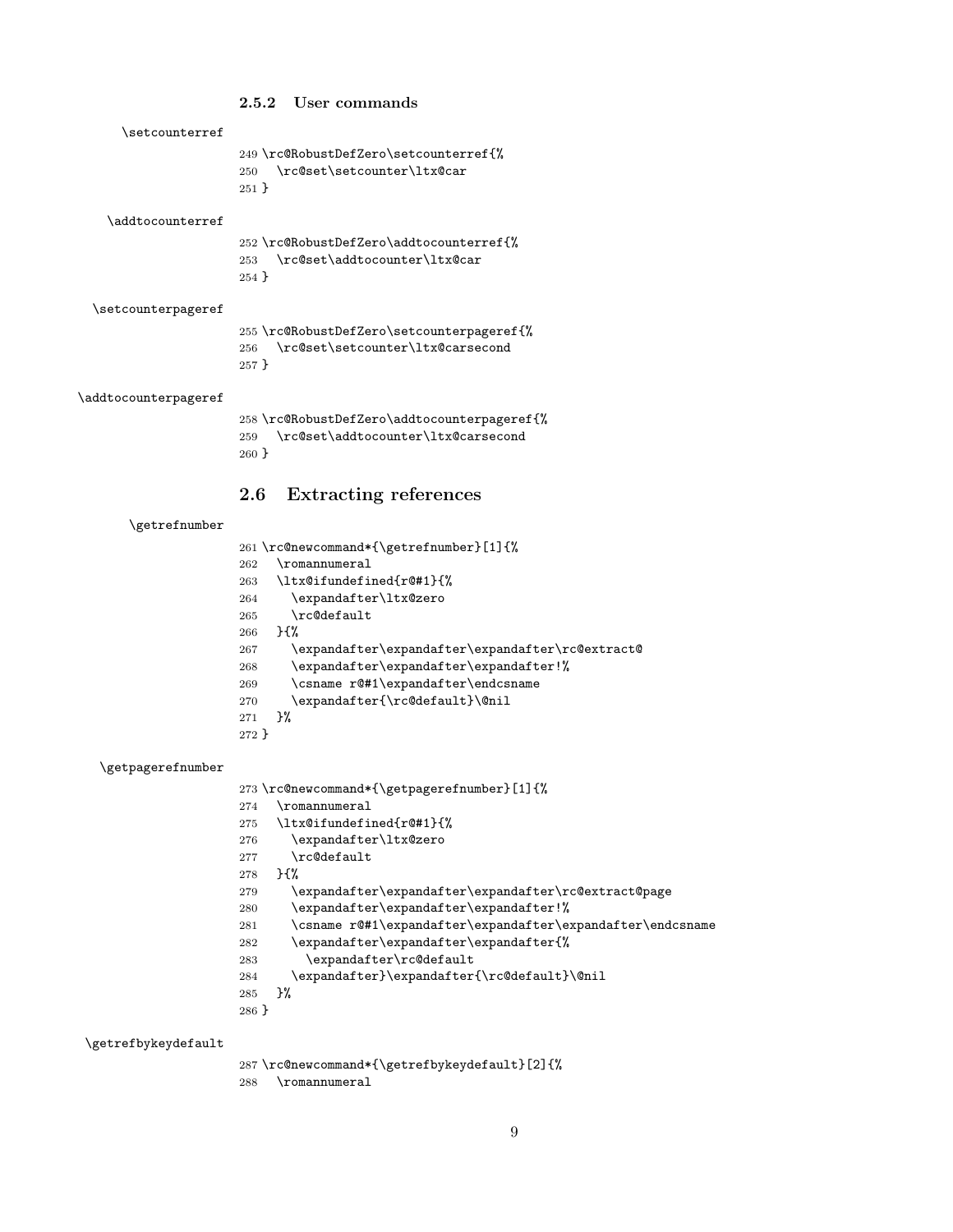<span id="page-9-24"></span><span id="page-9-23"></span><span id="page-9-22"></span><span id="page-9-21"></span><span id="page-9-20"></span><span id="page-9-19"></span><span id="page-9-18"></span><span id="page-9-17"></span><span id="page-9-16"></span><span id="page-9-15"></span><span id="page-9-14"></span><span id="page-9-13"></span><span id="page-9-12"></span><span id="page-9-11"></span><span id="page-9-10"></span><span id="page-9-9"></span><span id="page-9-8"></span><span id="page-9-7"></span><span id="page-9-6"></span><span id="page-9-5"></span><span id="page-9-4"></span><span id="page-9-3"></span><span id="page-9-2"></span><span id="page-9-1"></span><span id="page-9-0"></span> \expandafter\rc@getrefbykeydefault \csname r@#1\expandafter\endcsname \csname rc@extract@#2\endcsname } \rc@getrefbykeydefault #1: \r@<...> #2: \rc@extract@<...> #3: default \long\def\rc@getrefbykeydefault#1#2#3{% \ifx#1\relax % reference is undefined \ltx@ReturnAfterElseFi{% \ltx@zero #3% }% \else \ltx@ReturnAfterFi{% \ifx#2\relax % extract method is missing \ltx@ReturnAfterElseFi{% \ltx@zero #3% }% \else \ltx@ReturnAfterFi{% \expandafter \rc@generic#1{#3}{#3}{#3}{#3}{#3}\@nil#2{#3}% }% \fi }% \fi } \rc@generic #1: first item in \r@<...> #2: remaining items in  $\rhd$ ...> #3: \rc@extract@<...> #4: default \long\def\rc@generic#1#2\@nil#3#4{% #3{#1\TR@TitleReference\@empty{#4}\@nil}{#1}#2\@nil } \rc@extract@ \long\def\rc@extract@#1#2#3\@nil{% \ltx@zero #2% } \rc@extract@page \long\def\rc@extract@page#1#2#3#4\@nil{% \ltx@zero #3% } \rc@extract@name \long\def\rc@extract@name#1#2#3#4#5\@nil{% \ltx@zero #4% }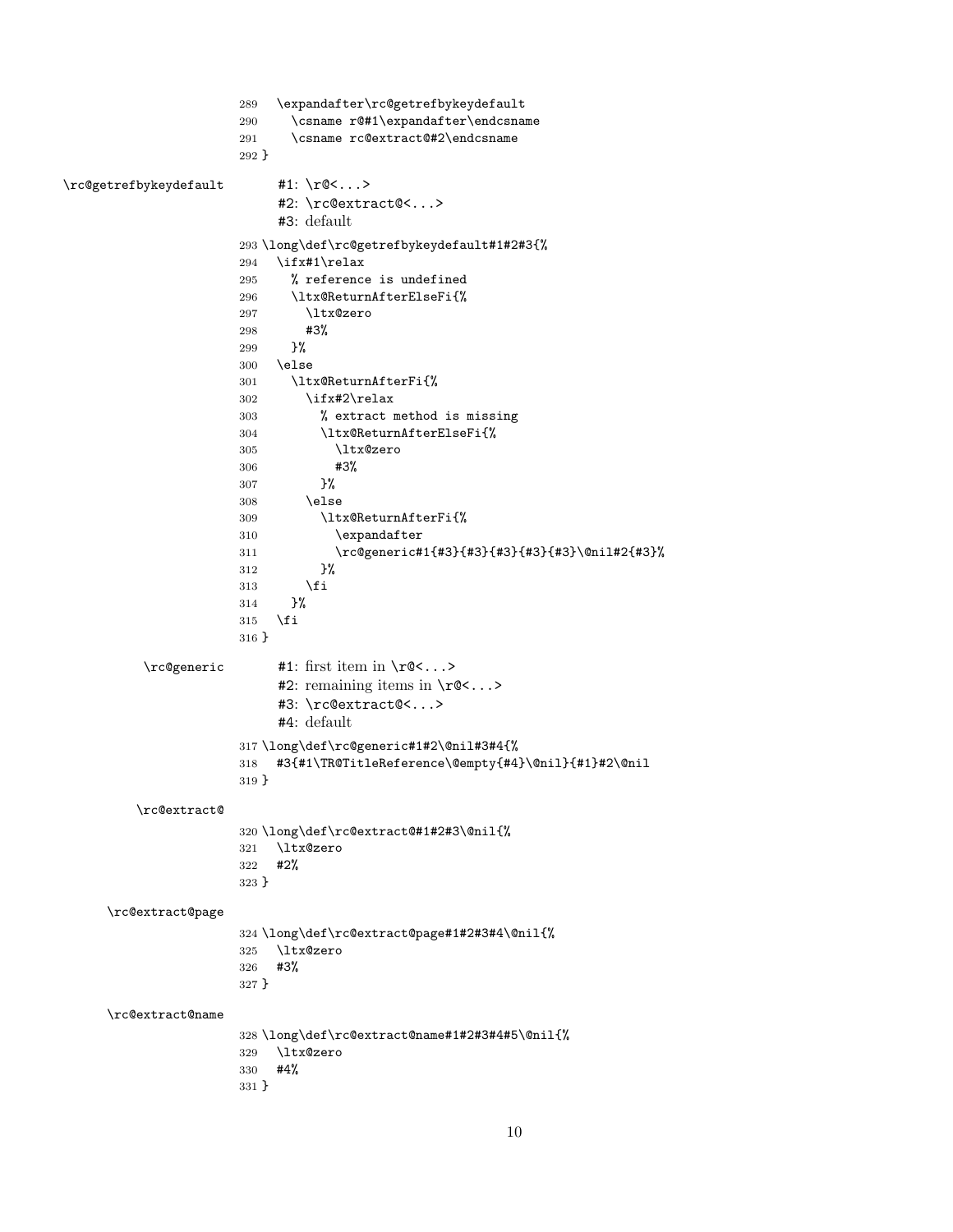<span id="page-10-23"></span><span id="page-10-22"></span><span id="page-10-21"></span><span id="page-10-19"></span><span id="page-10-18"></span><span id="page-10-16"></span><span id="page-10-15"></span><span id="page-10-6"></span><span id="page-10-5"></span><span id="page-10-4"></span>\rc@extract@anchor \long\def\rc@extract@anchor#1#2#3#4#5#6\@nil{% \ltx@zero #5% } \rc@extract@url \long\def\rc@extract@url#1#2#3#4#5#6#7\@nil{% \ltx@zero #6% } \rc@extract@title \long\def\rc@extract@title#1#2\@nil{% \rc@@extract@title#1% } \rc@@extract@title \long\def\rc@@extract@title#1\TR@TitleReference#2#3#4\@nil{% \ltx@zero #3% } 2.7 Macros for checking undefined references \IfRefUndefinedExpandable \rc@newcommand\*{\IfRefUndefinedExpandable}[1]{% \ltx@ifundefined{r@#1}\ltx@firstoftwo\ltx@secondoftwo } \IfRefUndefinedBabel \rc@RobustDefOne{}\*\IfRefUndefinedBabel{% \begingroup \csname safe@actives@true\endcsname \expandafter\expandafter\expandafter\endgroup \expandafter\ifx\csname r@#1\endcsname\relax \expandafter\ltx@firstoftwo

```
356 \else
357 \expandafter\ltx@secondoftwo
358 \fi
359 }
```
<span id="page-10-20"></span> \rc@AtEnd%  $361 \; \langle / \text{package} \rangle$ 

### <span id="page-10-1"></span>3 Installation

### <span id="page-10-2"></span>3.1 Download

**Package.** This package is available on  $CTAN^1$  $CTAN^1$ :

[CTAN:macros/latex/contrib/refcount/refcount.dtx](https://ctan.org/tex-archive/macros/latex/contrib/refcount/refcount.dtx) The source file.

[CTAN:macros/latex/contrib/refcount/refcount.pdf](https://ctan.org/tex-archive/macros/latex/contrib/refcount/refcount.pdf) Documentation.

```
1CTAN:pkg/refcount
```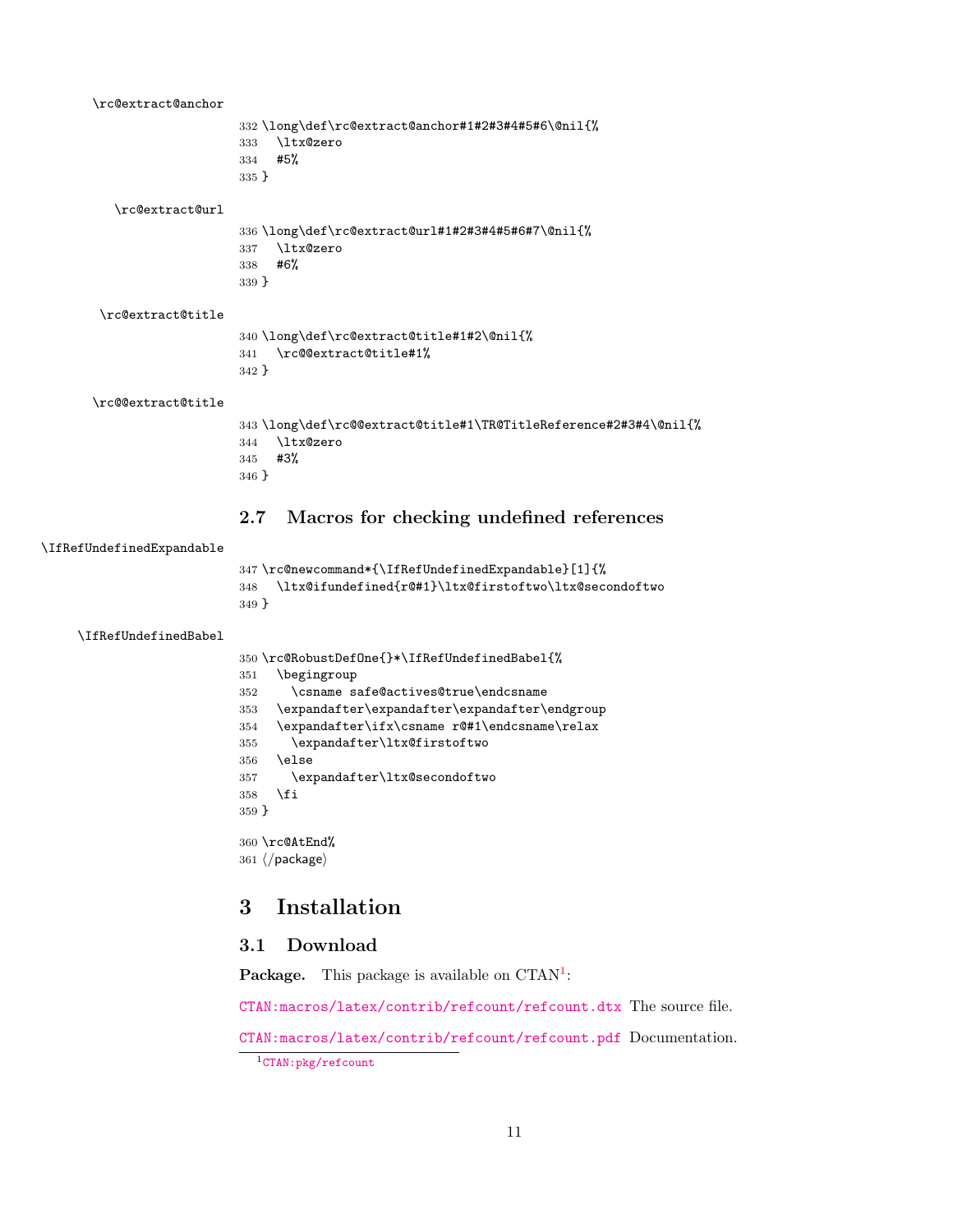Bundle. All the packages of the bundle 'oberdiek' are also available in a TDS compliant ZIP archive. There the packages are already unpacked and the documentation files are generated. The files and directories obey the TDS standard.

[CTAN:install/macros/latex/contrib/refcount.tds.zip](http://mirrors.ctan.org/install/macros/latex/contrib/refcount.tds.zip)

TDS refers to the standard "A Directory Structure for TEX Files" ([CTAN:pkg/](http://ctan.org/pkg/tds) [tds](http://ctan.org/pkg/tds)). Directories with texmf in their name are usually organized this way.

#### <span id="page-11-0"></span>3.2 Bundle installation

Unpacking. Unpack the oberdiek.tds.zip in the TDS tree (also known as texmf tree) of your choice. Example (linux):

unzip oberdiek.tds.zip -d ~/texmf

#### <span id="page-11-1"></span>3.3 Package installation

Unpacking. The .dtx file is a self-extracting docstrip archive. The files are extracted by running the .dtx through plain T<sub>E</sub>X:

tex refcount.dtx

TDS. Now the different files must be moved into the different directories in your installation TDS tree (also known as texmf tree):

```
\text{refcount}.\text{sty} \rightarrow \text{tex}/\text{latex/refcount/refcount}.sty
\texttt{refcount.pdf}\to\texttt{doc/latex/refcount/refcount.pdf}\text{refcount.txt} \rightarrow \text{source/lates/refcount/refcount.txt}
```
If you have a docstrip.cfg that configures and enables docstrip's TDS installing feature, then some files can already be in the right place, see the documentation of docstrip.

#### <span id="page-11-2"></span>3.4 Refresh file name databases

If your T<sub>E</sub>X distribution (T<sub>E</sub>X Live, MiKT<sub>E</sub>X,  $\ldots$ ) relies on file name databases, you must refresh these. For example, TFX Live users run texhash or mktexlsr.

#### <span id="page-11-3"></span>3.5 Some details for the interested

Unpacking with LAT<sub>E</sub>X. The .dtx chooses its action depending on the format:

plain T<sub>E</sub>X: Run docstrip and extract the files.

LATEX: Generate the documentation.

If you insist on using  $L^2T_FX$  for docstrip (really, docstrip does not need  $L^2T_FX$ ), then inform the autodetect routine about your intention:

latex \let\install=y\input{refcount.dtx}

Do not forget to quote the argument according to the demands of your shell.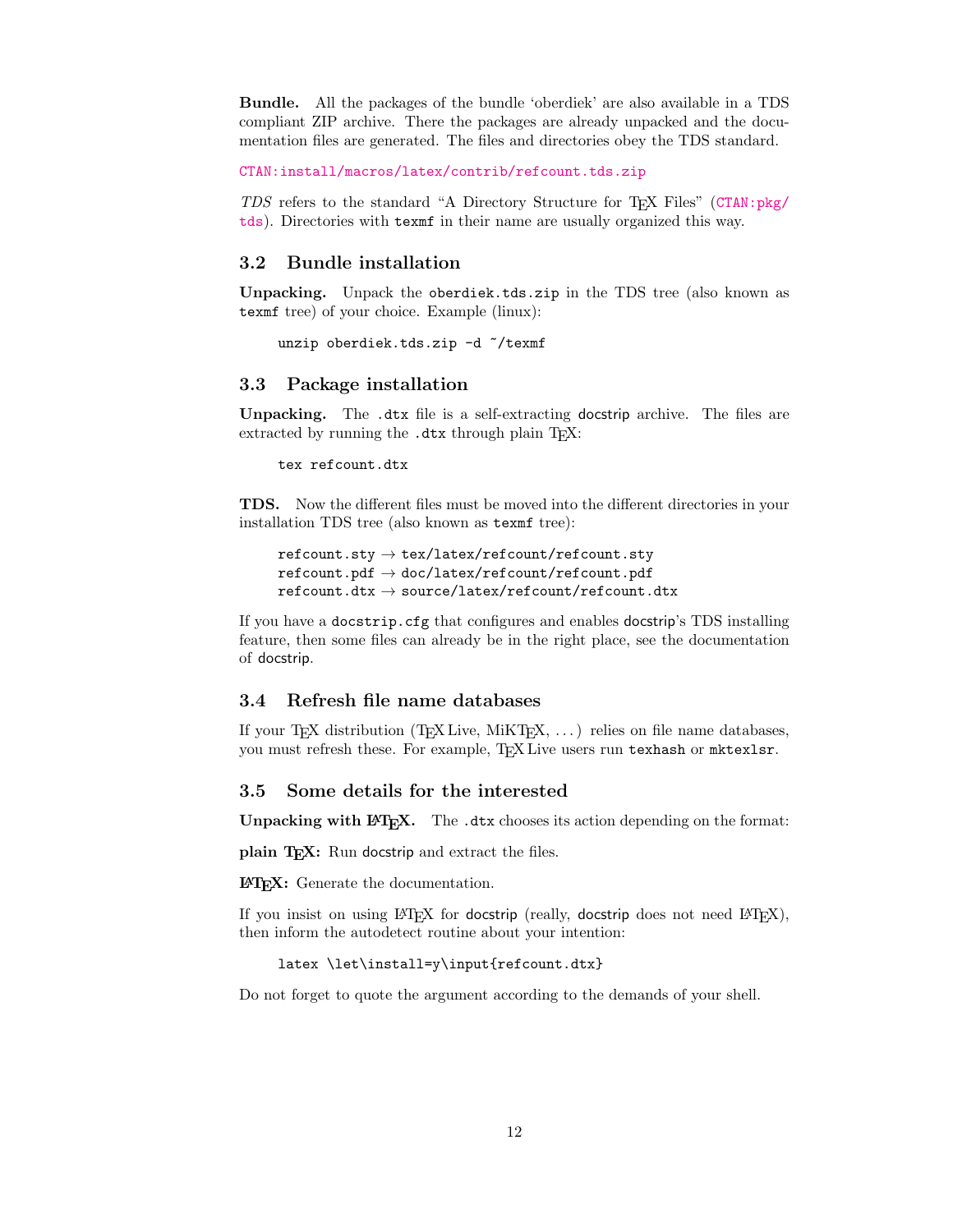Generating the documentation. You can use both the .dtx or the .drv to generate the documentation. The process can be configured by the configuration file ltxdoc.cfg. For instance, put this line into this file, if you want to have A4 as paper format:

\PassOptionsToClass{a4paper}{article}

An example follows how to generate the documentation with pdfIAT<sub>E</sub>X:

pdflatex refcount.dtx makeindex -s gind.ist refcount.idx pdflatex refcount.dtx makeindex -s gind.ist refcount.idx pdflatex refcount.dtx

### <span id="page-12-0"></span>4 History

### <span id="page-12-1"></span> $[1998/04/08 \text{ v}1.0]$

• First public release, written as answer in the newsgroup [comp.text.tex](news:comp.text.tex): ["Re: Adding a](https://groups.google.com/group/comp.text.tex/msg/c3f2a135ef5ee528) **\ref** to a counter?"<sup>[2](#page-12-6)</sup>

### <span id="page-12-2"></span> $[2000/09/07 \text{ v}2.0]$

- Documentation added.
- LPPL 1.2
- Package rewritten, new commands added.

### <span id="page-12-3"></span> $[2006/02/20 \text{ v}3.0]$

- Support for hyperref and nameref improved.
- Support for titleref and babel's shorthands added.
- New: \refused, \getrefbykeydefault

#### <span id="page-12-4"></span>[2008/08/11 v3.1]

- Code is not changed.
- URLs updated.

### <span id="page-12-5"></span>[2010/12/01 v3.2]

- \IfRefUndefinedExpandable and \IfRefUndefinedBabel added.
- \getrefnumber, \getpagerefnumber, \getrefbykeydefault are expandable in exact two expansion steps.
- Non-expandable macros are made robust.
- Test files added.

<span id="page-12-6"></span> $^{2}$ Url: <https://groups.google.com/group/comp.text.tex/msg/c3f2a135ef5ee528>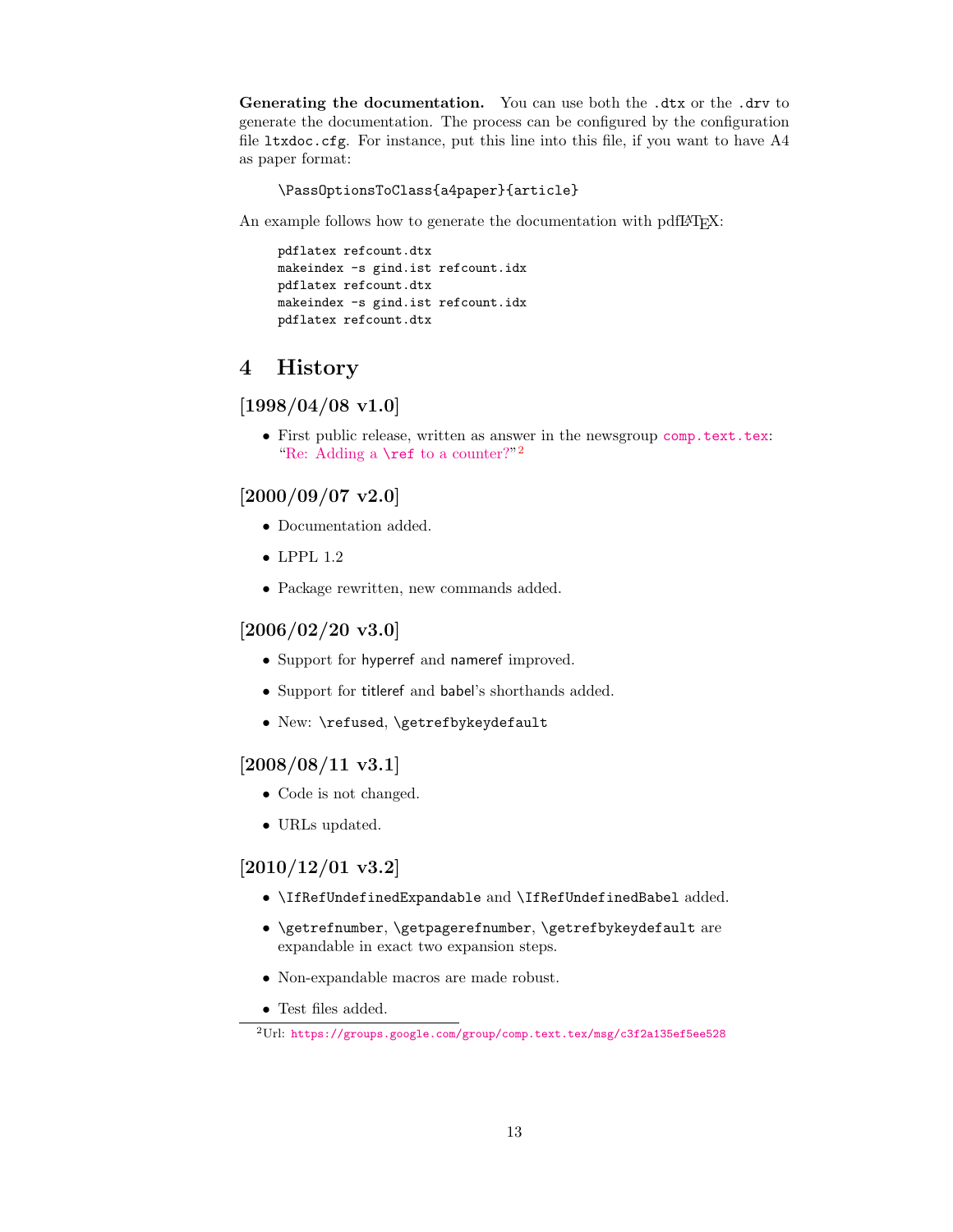### <span id="page-13-0"></span> $[2011/06/22 \text{ v}3.3]$

• Bug fix: \rc@refused is undefined for \setcounterpageref and similar macros. (Bug found by Marc van Dongen.)

### <span id="page-13-1"></span> $[2011/10/16 v3.4]$

- Bug fix: \setcounterpageref and \addtocounterpageref fixed. (Bug found by Staz.)
- Macros \(setaddto)counter(page)ref are made robust.

### <span id="page-13-2"></span> $[2016/05/16 \text{ v}3.5]$

• Documentation updates.

### <span id="page-13-3"></span> $[2019/12/15 \text{ v}3.6]$

• Documentation updates.

### <span id="page-13-4"></span>5 Index

Numbers written in italic refer to the page where the corresponding entry is described; numbers underlined refer to the code line of the definition; plain numbers refer to the code lines where the entry is used.

| <b>Symbols</b>                                             | E                                                                                                                                                                                                                                                                                                                                                                                                      |
|------------------------------------------------------------|--------------------------------------------------------------------------------------------------------------------------------------------------------------------------------------------------------------------------------------------------------------------------------------------------------------------------------------------------------------------------------------------------------|
|                                                            |                                                                                                                                                                                                                                                                                                                                                                                                        |
| $\\$ {QPackageWarning \dots \dots \dots \dots \ 222}       | $\end{math}$ 14, 21, 50, 66,                                                                                                                                                                                                                                                                                                                                                                           |
|                                                            | 76, 112, 198, 208, 210, 211, 235,                                                                                                                                                                                                                                                                                                                                                                      |
|                                                            | 237, 269, 281, 290, 291, 352, 354                                                                                                                                                                                                                                                                                                                                                                      |
| $\setminus$ @ifdefinable  136                              | $\end{im}$ ut  29, 110                                                                                                                                                                                                                                                                                                                                                                                 |
|                                                            | $\end{line}$ 4, 35, 71, 77, 89                                                                                                                                                                                                                                                                                                                                                                         |
| \@nil  245, 270, 284, 311, 317, 318,                       |                                                                                                                                                                                                                                                                                                                                                                                                        |
| 320, 324, 328, 332, 336, 340, 343                          | G                                                                                                                                                                                                                                                                                                                                                                                                      |
| $\{\text{Qundefined} \dots \dots \dots \dots \dots \ 58\}$ | $\sqrt{G}$ Crefundefinedtrue $200$                                                                                                                                                                                                                                                                                                                                                                     |
|                                                            | \getpagerefnumber  273                                                                                                                                                                                                                                                                                                                                                                                 |
| $\mathbf{A}$                                               | $\setminus$ getrefbykeydefault  287                                                                                                                                                                                                                                                                                                                                                                    |
| $\addtocounter$ $253, 259$                                 | $\setminus$ getrefnumber  261                                                                                                                                                                                                                                                                                                                                                                          |
| \addtocounterpageref  258                                  |                                                                                                                                                                                                                                                                                                                                                                                                        |
| $\addto counterref$ $252$                                  | L                                                                                                                                                                                                                                                                                                                                                                                                      |
|                                                            | $\left\{ \right.$ $\left\{ \right. 177$                                                                                                                                                                                                                                                                                                                                                                |
|                                                            | $\I$ fRefUndefinedBabel  350                                                                                                                                                                                                                                                                                                                                                                           |
| $\mathbf C$                                                | $\left\{ \Pi \right\}$ $\left\{ \Pi \right\}$ $\left\{ \Pi \right\}$ $\left\{ \Pi \right\}$ $\left\{ \Pi \right\}$ $\left\{ \Pi \right\}$ $\left\{ \Pi \right\}$ $\left\{ \Pi \right\}$ $\left\{ \Pi \right\}$ $\left\{ \Pi \right\}$ $\left\{ \Pi \right\}$ $\left\{ \Pi \right\}$ $\left\{ \Pi \right\}$ $\left\{ \Pi \right\}$ $\left\{ \Pi \right\}$ $\left\{ \Pi \right\}$ $\left\{ \Pi \right\}$ |
|                                                            | \if $x \ldots \ldots \ldots \ldots 15, 18, 21, 50, 58,$                                                                                                                                                                                                                                                                                                                                                |
| $\text{Catcode}$ 2, 3, 5, 6, 7, 8, 9, 10, 11, 12,          | 61, 112, 121, 124, 241, 294, 302, 354                                                                                                                                                                                                                                                                                                                                                                  |
| 13, 33, 34, 36, 37, 38, 39, 40, 41,                        | $\{immediate \ldots \ldots \ldots \ldots \ 23, 52\}$                                                                                                                                                                                                                                                                                                                                                   |
| 42, 43, 44, 45, 46, 47, 48, 49, 69,                        |                                                                                                                                                                                                                                                                                                                                                                                                        |
| 70, 72, 73, 74, 78, 79, 80, 81, 82,                        |                                                                                                                                                                                                                                                                                                                                                                                                        |
| 83, 84, 87, 88, 90, 91, 92, 93, 97, 99                     | L                                                                                                                                                                                                                                                                                                                                                                                                      |
|                                                            | $\text{ltx@car}$ 250, 253                                                                                                                                                                                                                                                                                                                                                                              |
| \csname $\ldots \ldots \ldots$ 14, 21, 50, 66,             | $\text{ltx@carsecond}$ $256, 259$                                                                                                                                                                                                                                                                                                                                                                      |
| 76, 112, 198, 208, 210, 211, 235,                          | $\texttt{ltx@firstofone}$ 122, 125                                                                                                                                                                                                                                                                                                                                                                     |
| 237, 269, 281, 290, 291, 352, 354                          | $\texttt{ltx@firstoftwo}$ 348, 355                                                                                                                                                                                                                                                                                                                                                                     |
|                                                            | $\texttt{ltx@gobble} \dots \dots \dots \dots \dots \dots \dots \dots \dots$                                                                                                                                                                                                                                                                                                                            |
| D                                                          | $\text{Utx@IfUndefined} \dots \dots \dots \quad 119,$                                                                                                                                                                                                                                                                                                                                                  |
| $\Delta$ 153, 158                                          | 138, 139, 174, 195, 199, 209, 217                                                                                                                                                                                                                                                                                                                                                                      |